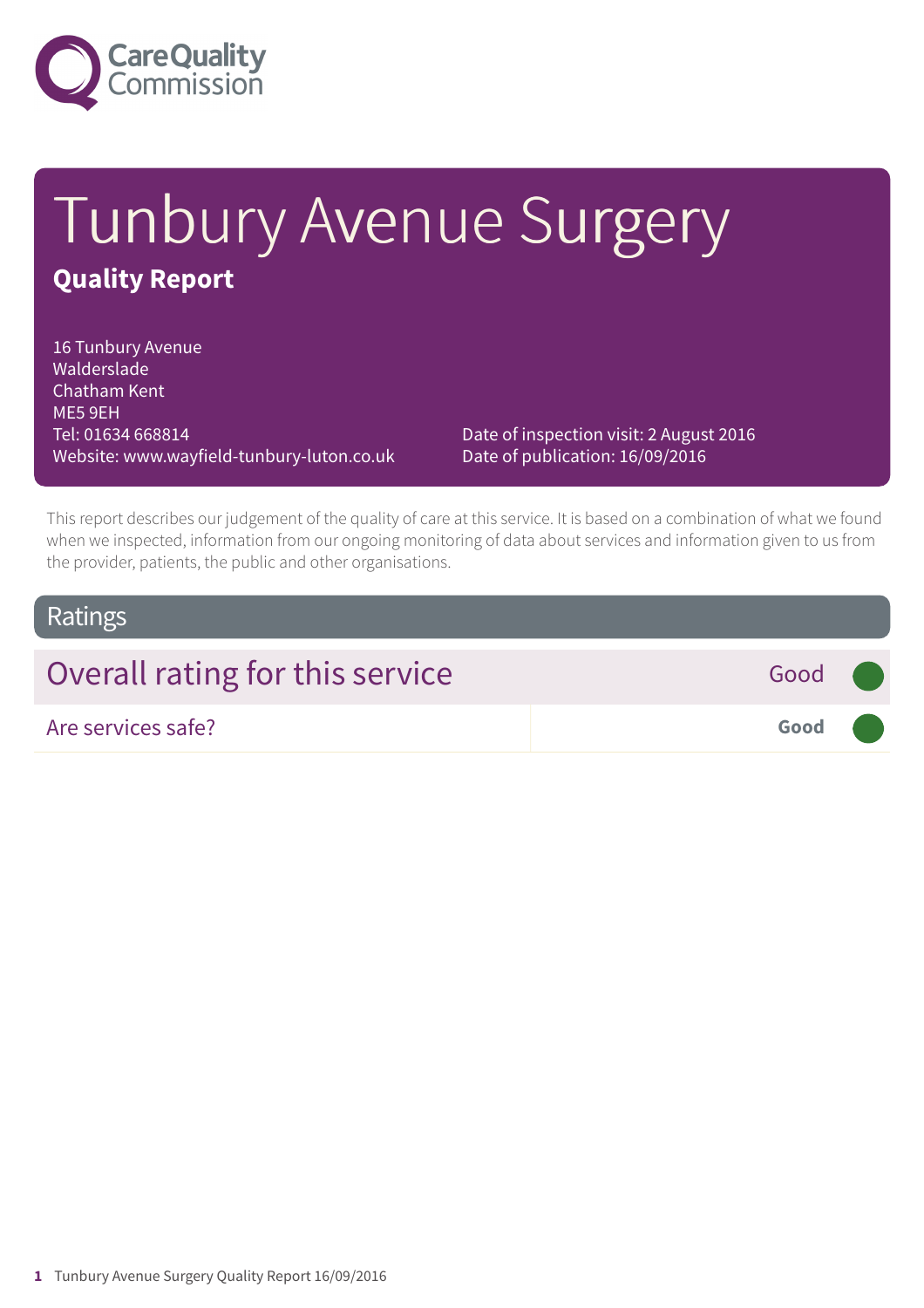# Summary of findings

#### **Contents**

| Summary of this inspection                  | Page<br>2<br>3 |
|---------------------------------------------|----------------|
| Overall summary                             |                |
| The five questions we ask and what we found |                |
| Detailed findings from this inspection      |                |
| Our inspection team                         | $\overline{4}$ |
| Background to Tunbury Avenue Surgery        | $\overline{4}$ |
| Why we carried out this inspection          | $\overline{4}$ |
| How we carried out this inspection          | $\overline{4}$ |
| Detailed findings                           | 6              |

### Overall summary

#### **Letter from the Chief Inspector of General Practice**

We carried out an announced comprehensive inspection at Tunbury Avenue Surgery on 17 November 2015. Breaches of the legal requirements were found, in that:

The practice did not have a defibrillator in order to respond to cardiac emergencies. The practice also did not have a risk assessment to show why a defibrillator was deemed not necessary.

As a result, care and treatment was not always provided in a safe and well-led way for patients. Therefore, Requirement Notices were served in relation to the Health and Social Care Act 2008 (Regulated Activities) Regulations 2014: Regulation12 - Safe care and treatment.

Following the comprehensive inspection, the practice wrote to us to tell us what they would do to meet the legal requirements in relation to the breaches and how they would comply with the legal requirements, as set out in the Requirement Notices.

We undertook this desk based inspection on 2 August 2016, to check that the practice had followed their plan and to confirm that they now met the legal requirements. This report only covers our findings in relation to those requirements. You can read the report from our last comprehensive inspection by selecting the 'all reports' link for Tunbury Avenue Surgery on our website at www.cqc.org.uk.

#### **Professor Steve Field (CBE FRCP FFPH FRCGP)**

Chief Inspector of General Practice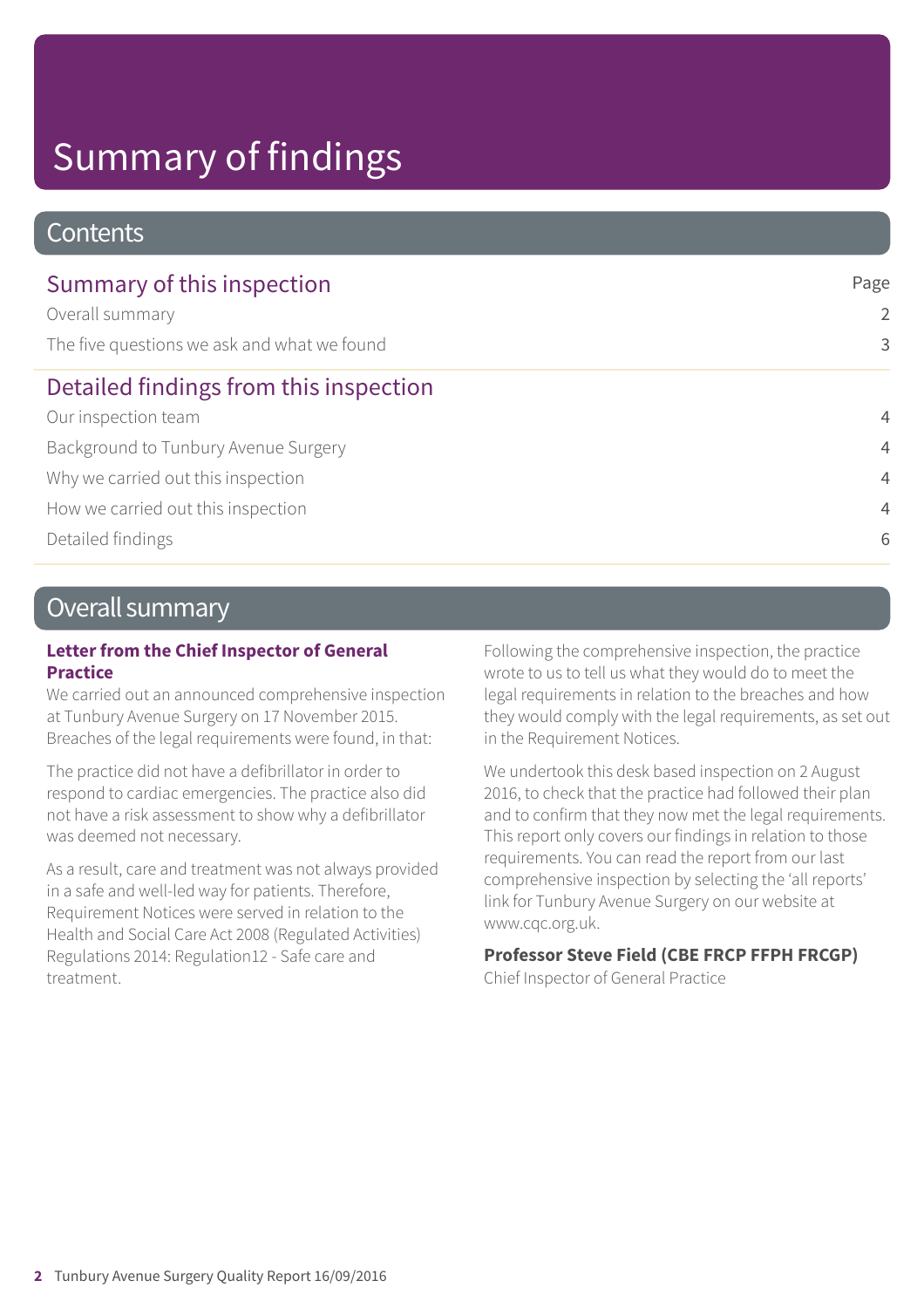#### The five questions we ask and what we found

We always ask the following five questions of services.

#### **Are services safe?**

At our previous comprehensive inspection on 17 November 2015 the practice had been rated as requires improvement for providing safe services, as there were areas where it must make improvements. For example, the practice did not have a defibrillator in order to respond to cardiac emergencies. The practice also did not have a risk assessment to show why a defibrillator was deemed not necessary.

As part of our desk based inspection on 2 August 2016, the practice provided evidence, records and documentary information to demonstrate that the requirements had been met.

The practice had undertaken a risk assessment to show why a defibrillator was deemed not necessary.

**Good –––**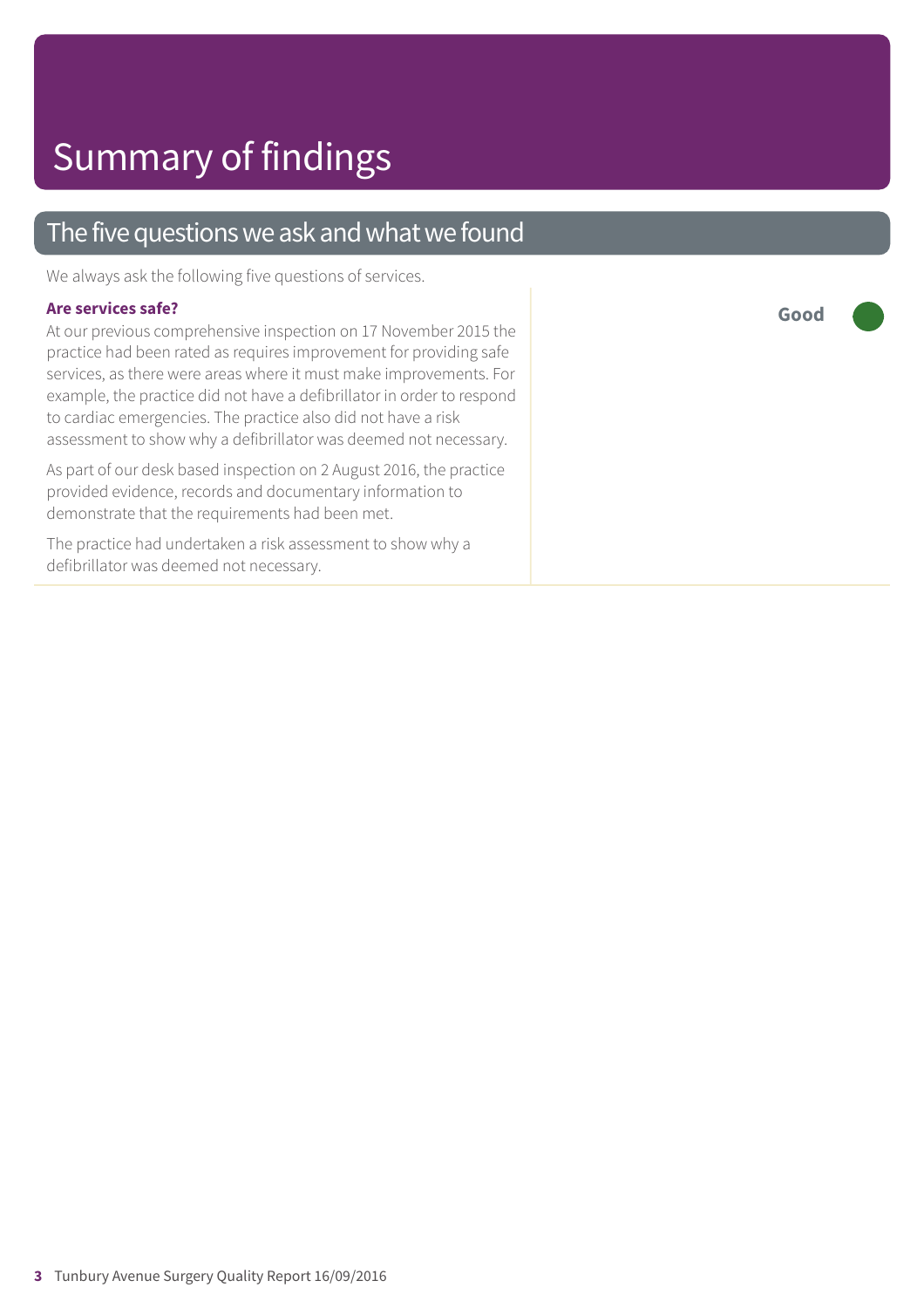

# Tunbury Avenue Surgery **Detailed findings**

### Our inspection team

#### **Our inspection team was led by:**

This desk based inspection was completed by a CQC Lead Inspector**.**

## **Background to Tunbury** Avenue Surgery

Tunbury Avenue Surgery is a GP practice based in Walderslade. There are 2, 252 patients on the practice list.

Services are provided at Tunbury Avenue Surgery by Sydenham House Medical Group who also provide primary medical services from other locations in the South East of England. The group took over the practice from the previous registered provider in June 2015. The practice was previously rated as inadequate and was placed in to special measures. In the six months since acquiring the practice and becoming the new registered provider for the service, Sydenham House Medical Group have implemented new systems, procedures and processes. They demonstrated clear plans for the future of the practice, prioritising patients requiring a review of their care and treatment.

The practice staff consists of one GP (male), one practice nurse (female), as well as administration staff. Also, patients can be seen by a female GP. There is a reception and a waiting area on the ground floor. All patient areas are accessible to patients with mobility issues as well as parents with children and babies.

The practice is open Monday trough to Friday 8.30am to 12.30pm and 2pm to 6.30pm. Patients requiring a GP outside of normal working hours are advised to contact the GP Out of Hours service provided by Medway On Call Care (referred to as MedOCC).

The practice has a General Medical Service (GMS) contract and also offers enhanced services.

Services are provided from:

• Tunbury Avenue Surgery, 16 Tunbury Avenue, Walderslade, Chatham, Kent, ME5 9EH.

And the branch practice at:

• Luton Medical Centre, 10a Beacon Hill, Chatham, Kent, ME5 7JX.

### Why we carried out this inspection

We undertook a desk based inspection of Tunbury Avenue Surgery on August 2016. This inspection was carried out to check that improvements had been made to meet the legal requirements planned by the practice, following our comprehensive inspection on 17 November 2015.

We inspected this practice against one of the five questions we ask about services; is the service safe. This is because the service was not meeting some of the legal requirements in relation to these questions.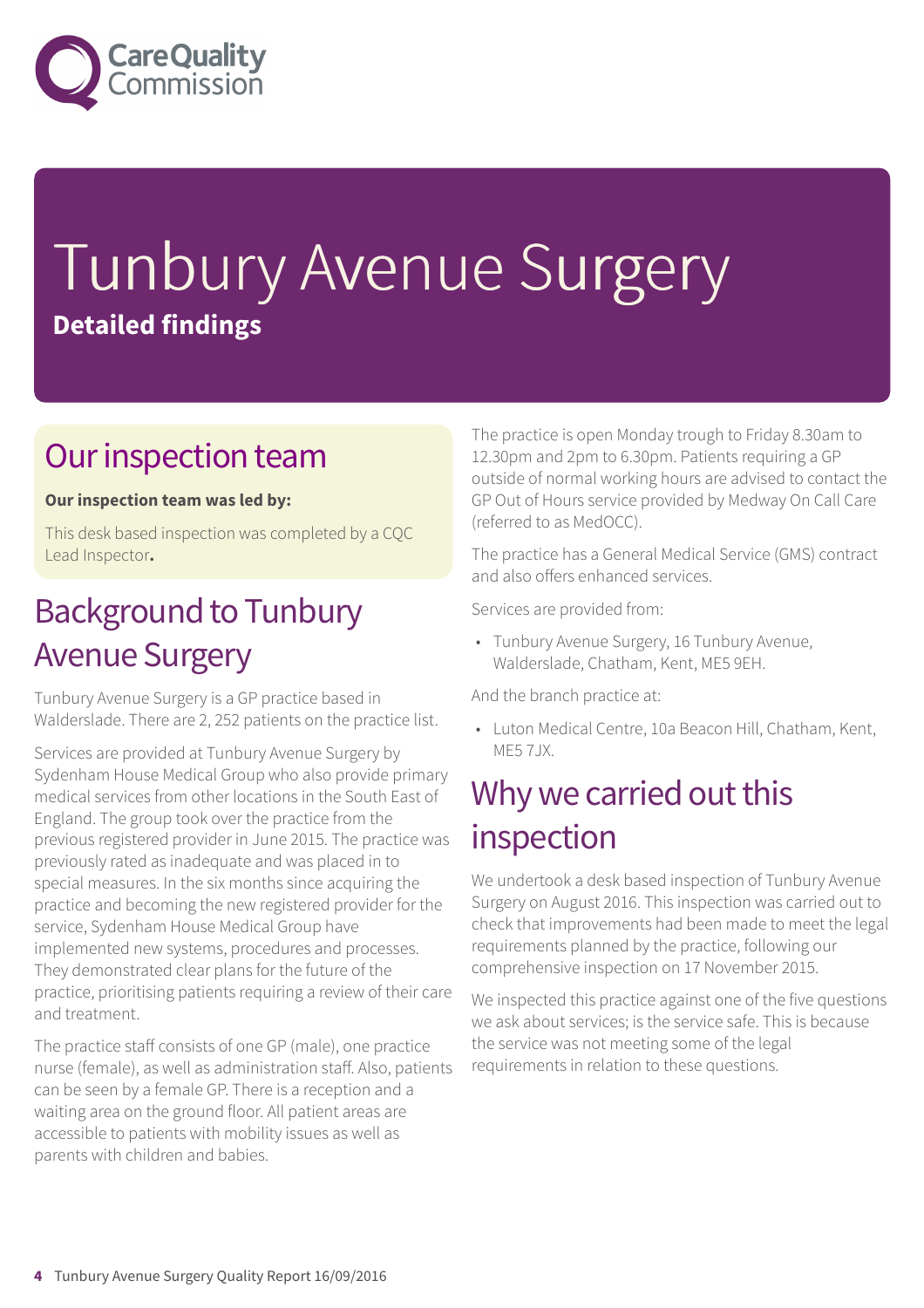# Detailed findings

## How we carried out this inspection

Before carrying out the desk based inspection, we reviewed information sent to us by the practice that told us how the breaches identified during the comprehensive inspection had been addressed. For example, photographic and documentary evidence.